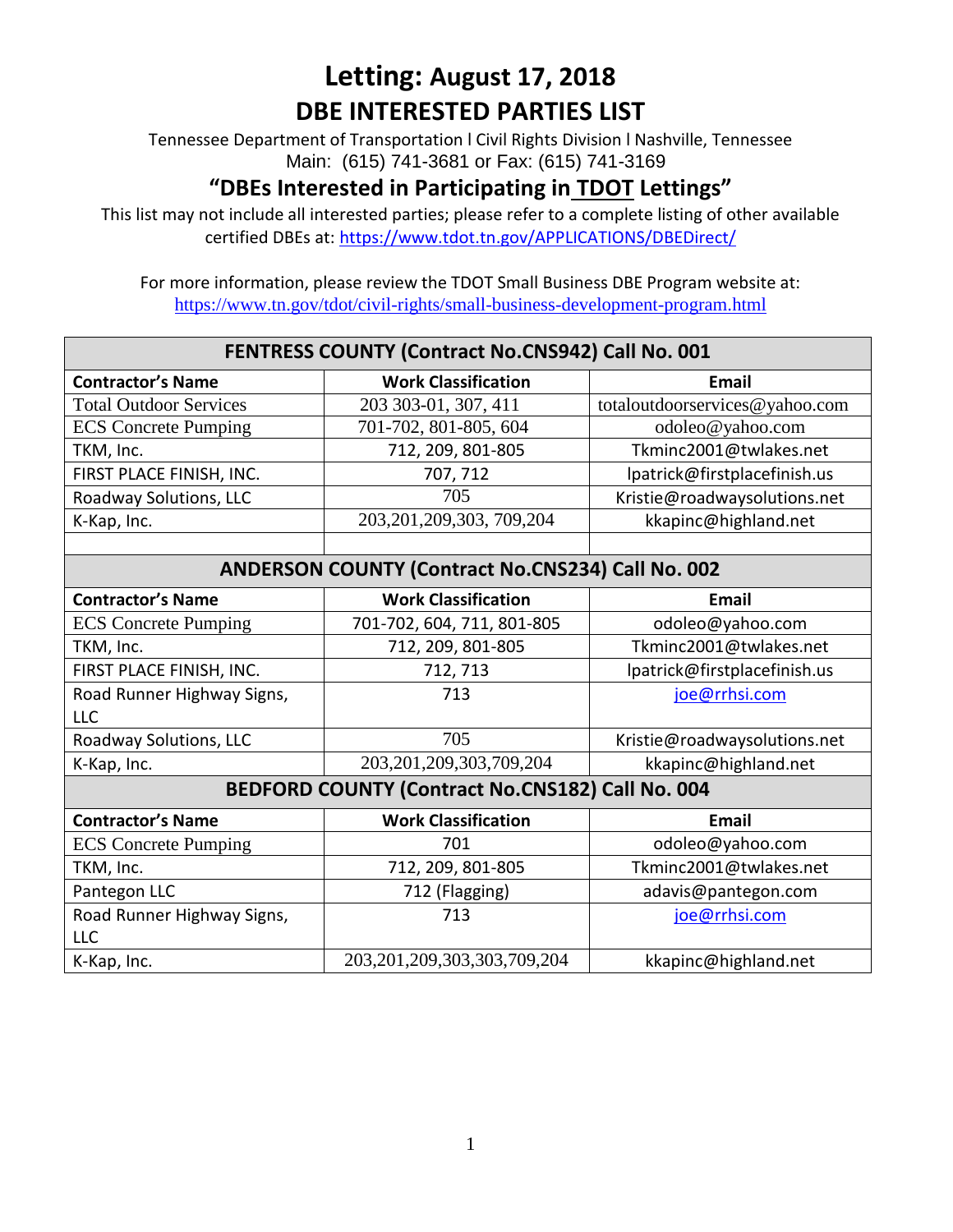Tennessee Department of Transportation l Civil Rights Division l Nashville, Tennessee Main: (615) 741-3681 or Fax: (615) 741-3169

### **"DBEs Interested in Participating in TDOT Lettings"**

This list may not include all interested parties; please refer to a complete listing of other available certified DBEs at:<https://www.tdot.tn.gov/APPLICATIONS/DBEDirect/>

| BLOUNT AND LOUDON COUNTIES (Contract No.CNS264) Call No. 009  |                                   |                              |  |  |  |
|---------------------------------------------------------------|-----------------------------------|------------------------------|--|--|--|
| <b>Contractor's Name</b>                                      | <b>Work Classification</b>        | <b>Email</b>                 |  |  |  |
| TKM, Inc.                                                     | 712, 209, 801-805                 | Tkminc2001@twlakes.net       |  |  |  |
| FIRST PLACE FINISH, INC.                                      | 705, 713                          | lpatrick@firstplacefinish.us |  |  |  |
| K-Kap, Inc.                                                   | 203, 201, 209, 303, 303, 709, 204 | kkapinc@highland.net         |  |  |  |
| Road Runner Highway Signs,                                    | 713                               | joe@rrhsi.com                |  |  |  |
| <b>LLC</b>                                                    |                                   |                              |  |  |  |
| <b>BRADLEY COUNTY (Contract No.CNS238) Call No. 010</b>       |                                   |                              |  |  |  |
| <b>Contractor's Name</b>                                      | <b>Work Classification</b>        | <b>Email</b>                 |  |  |  |
| TKM, Inc.                                                     | 712, 209, 801-805                 | Tkminc2001@twlakes.net       |  |  |  |
| FIRST PLACE FINISH, INC.                                      | 712, 713                          | lpatrick@firstplacefinish.us |  |  |  |
| Roadway Solutions, LLC                                        | 705                               | Kristie@roadwaysolutions.net |  |  |  |
| BRADLEY AND MCMINN COUNTIES (Contract No.CNS287) Call No. 012 |                                   |                              |  |  |  |
| <b>Contractor's Name</b>                                      | <b>Work Classification</b>        | Email                        |  |  |  |
| TKM, Inc.                                                     | 712, 209, 801-805                 | Tkminc2001@twlakes.net       |  |  |  |
| FIRST PLACE FINISH, INC.                                      | 705, 713                          | lpatrick@firstplacefinish.us |  |  |  |
| Road Runner Highway Signs,                                    | 713                               | joe@rrhsi.com                |  |  |  |
| <b>LLC</b>                                                    |                                   |                              |  |  |  |
| Roadway Solutions, LLC                                        | 705                               | Kristie@roadwaysolutions.net |  |  |  |
| <b>COFFEE COUNTY (Contract No.CNS261) Call No. 014</b>        |                                   |                              |  |  |  |
| <b>Contractor's Name</b>                                      | <b>Work Classification</b>        | Email                        |  |  |  |
| TKM, Inc.                                                     | 712, 209, 801-805                 | Tkminc2001@twlakes.net       |  |  |  |
| Pantegon LLC                                                  | 712 (Flagging)                    | adavis@pantegon.com          |  |  |  |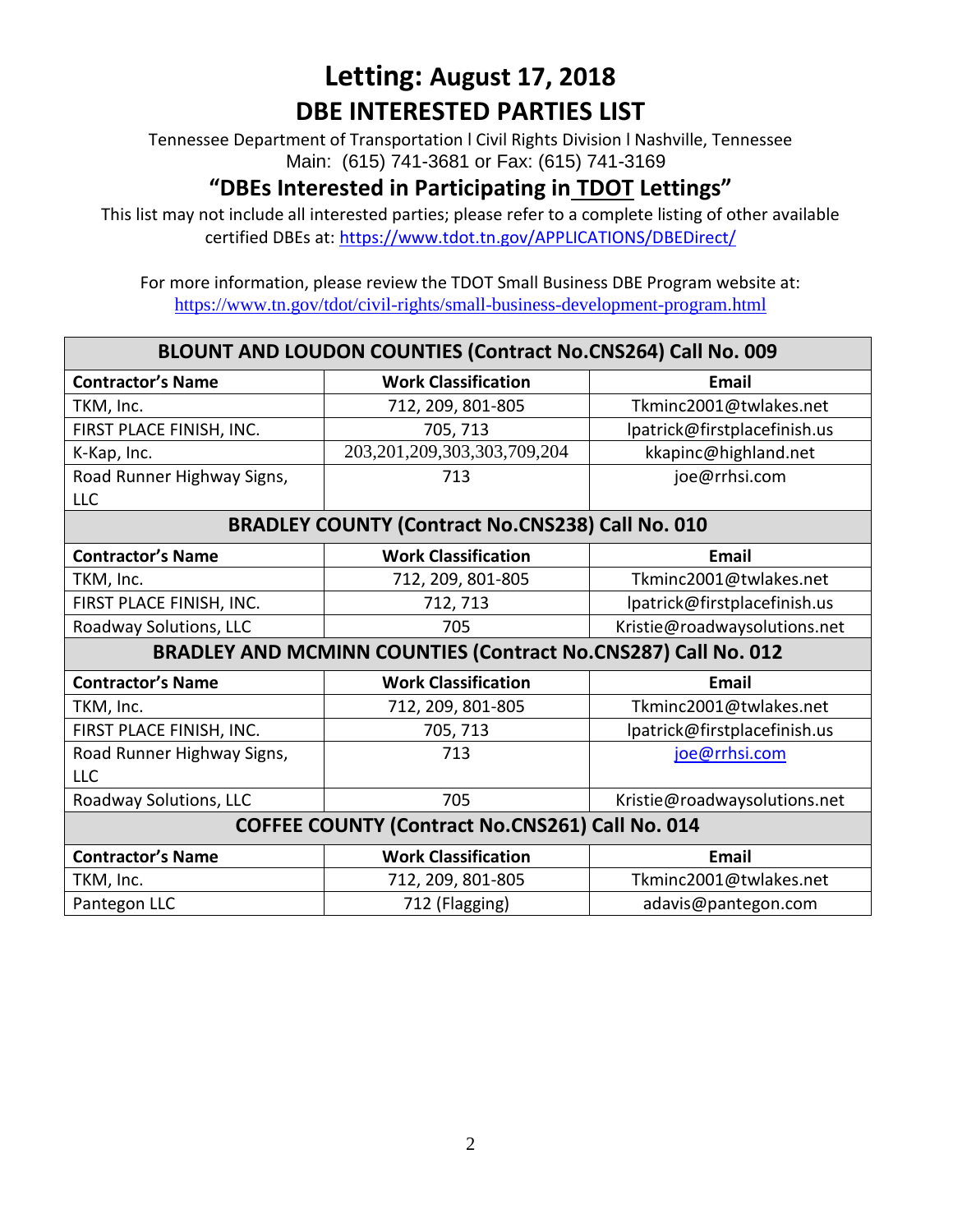Tennessee Department of Transportation l Civil Rights Division l Nashville, Tennessee Main: (615) 741-3681 or Fax: (615) 741-3169

### **"DBEs Interested in Participating in TDOT Lettings"**

This list may not include all interested parties; please refer to a complete listing of other available certified DBEs at:<https://www.tdot.tn.gov/APPLICATIONS/DBEDirect/>

| DAVIDSON COUNTY (Contract No.CNS262) Call No. 015 |                                                   |                              |  |  |  |
|---------------------------------------------------|---------------------------------------------------|------------------------------|--|--|--|
| <b>Contractor's Name</b>                          | <b>Work Classification</b>                        | <b>Email</b>                 |  |  |  |
| <b>ECS</b> Concrete Pumping                       | 701-702, 801-805, 711, 604                        | odoleo@yahoo.com             |  |  |  |
| TKM, Inc.                                         | 712, 209, 801-805                                 | Tkminc2001@twlakes.net       |  |  |  |
| Pantegon LLC                                      | 712 (Flagging)                                    | adavis@pantegon.com          |  |  |  |
| Road Runner Highway Signs,                        | 713                                               | joe@rrhsi.com                |  |  |  |
| <b>LLC</b>                                        |                                                   |                              |  |  |  |
| K-Kap, Inc.                                       | 203, 201, 209, 303, 303, 709, 204                 | kkapinc@highland.net         |  |  |  |
| DAVIDSON COUNTY (Contract No.CNS202) Call No. 016 |                                                   |                              |  |  |  |
| <b>Contractor's Name</b>                          | <b>Work Classification</b>                        | <b>Email</b>                 |  |  |  |
| <b>ECS</b> Concrete Pumping                       | 701-702, 604, 105-01, 209                         | odoleo@yahoo.com             |  |  |  |
| TKM, Inc.                                         | 712, 209, 801-805                                 | Tkminc2001@twlakes.net       |  |  |  |
| Pantegon LLC                                      | 712 (Flagging)                                    | adavis@pantegon.com          |  |  |  |
| Road Runner Highway Signs,                        | 713                                               | joe@rrhsi.com                |  |  |  |
| <b>LLC</b>                                        |                                                   |                              |  |  |  |
| K-Kap, Inc.                                       | 203, 201, 209, 303, 303, 709, 204                 | kkapinc@highland.net         |  |  |  |
|                                                   | HAMILTON COUNTY (Contract No.CNS273) Call No. 019 |                              |  |  |  |
| <b>Contractor's Name</b>                          | <b>Work Classification</b>                        | <b>Email</b>                 |  |  |  |
| TKM, Inc.                                         | 712, 209, 801-805                                 | Tkminc2001@twlakes.net       |  |  |  |
| FIRST PLACE FINISH, INC.                          | 712, 713                                          | lpatrick@firstplacefinish.us |  |  |  |
| Road Runner Highway Signs,                        | 713                                               | joe@rrhsi.com                |  |  |  |
| <b>LLC</b>                                        |                                                   |                              |  |  |  |
| Roadway Solutions, LLC                            | 705                                               | Kristie@roadwaysolutions.net |  |  |  |
| K-Kap, Inc.                                       | 203, 201, 209, 303, 303, 709, 204                 | kkapinc@highland.net         |  |  |  |
| HARDIN COUNTY (Contract No.CNS271) Call No. 020   |                                                   |                              |  |  |  |
| <b>Contractor's Name</b>                          | <b>Work Classification</b>                        | <b>Email</b>                 |  |  |  |
| <b>ECS</b> Concrete Pumping                       | 105, 701-702, 801, 604                            | odoleo@yahoo.com             |  |  |  |
| TKM, Inc.                                         | 712, 209, 801-805                                 | Tkminc2001@twlakes.net       |  |  |  |
| FIRST PLACE FINISH, INC.                          | 707, 712, 713                                     | lpatrick@firstplacefinish.us |  |  |  |
| Road Runner Highway Signs,                        | 713                                               | joe@rrhsi.com                |  |  |  |
| <b>LLC</b>                                        |                                                   |                              |  |  |  |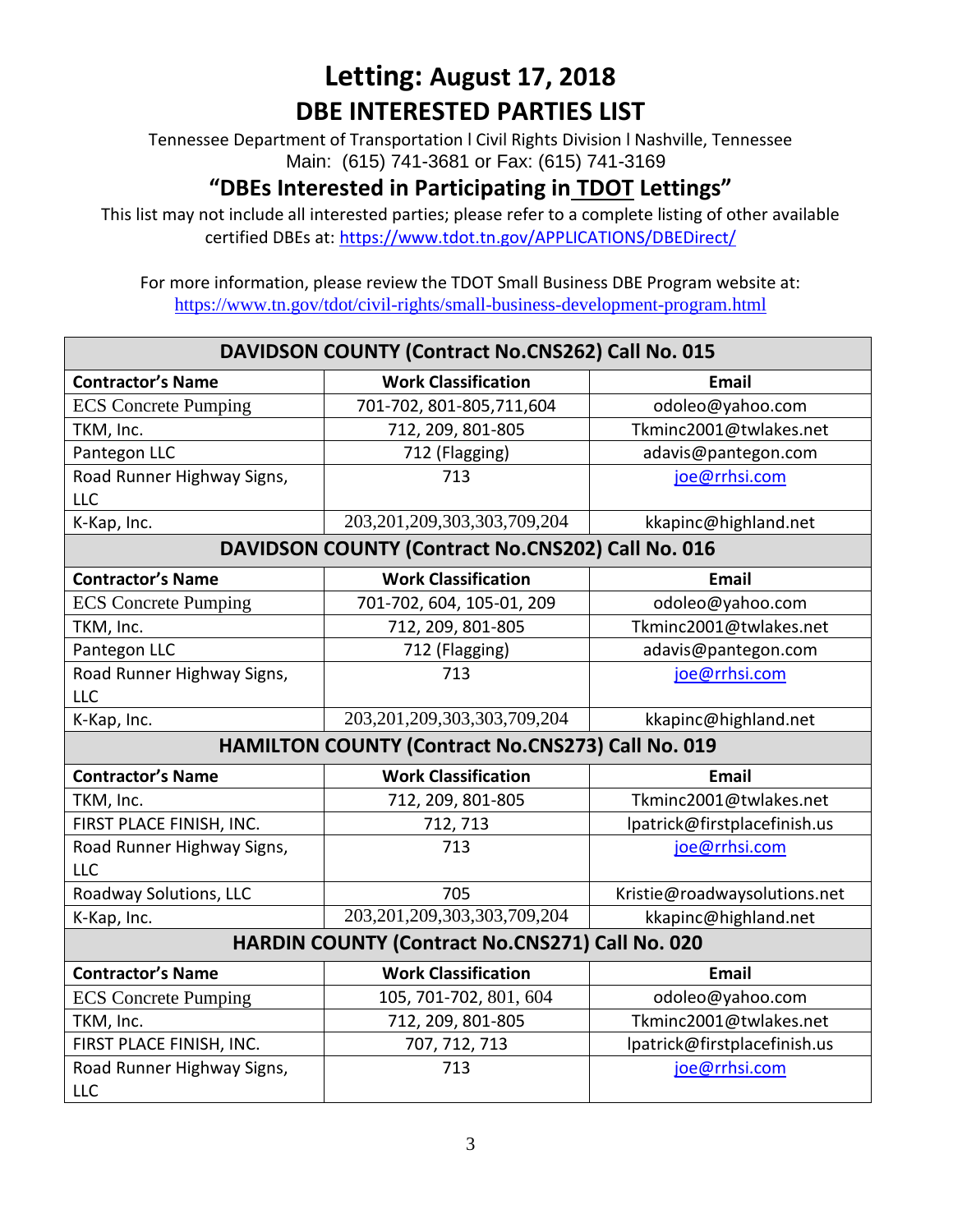Tennessee Department of Transportation l Civil Rights Division l Nashville, Tennessee Main: (615) 741-3681 or Fax: (615) 741-3169

#### **"DBEs Interested in Participating in TDOT Lettings"**

This list may not include all interested parties; please refer to a complete listing of other available certified DBEs at:<https://www.tdot.tn.gov/APPLICATIONS/DBEDirect/>

| JOHNSON COUNTY (Contract No.CNS088) Call No. 022    |                                                        |                                |  |  |  |  |
|-----------------------------------------------------|--------------------------------------------------------|--------------------------------|--|--|--|--|
| <b>Contractor's Name</b>                            | <b>Work Classification</b>                             | <b>Email</b>                   |  |  |  |  |
| TKM, Inc.                                           | 712, 209, 801-805                                      | Tkminc2001@twlakes.net         |  |  |  |  |
| Road Runner Highway Signs,<br><b>LLC</b>            | 713                                                    | joe@rrhsi.com                  |  |  |  |  |
| Roadway Solutions, LLC                              | 705                                                    | Kristie@roadwaysolutions.net   |  |  |  |  |
|                                                     |                                                        |                                |  |  |  |  |
| LAUDERDALE COUNTY (Contract No.CNS235) Call No. 024 |                                                        |                                |  |  |  |  |
| <b>Contractor's Name</b>                            | <b>Work Classification</b>                             | <b>Email</b>                   |  |  |  |  |
| TKM, Inc.                                           | 712, 209, 801-805                                      | Tkminc2001@twlakes.net         |  |  |  |  |
| Road Runner Highway Signs,<br>LLC                   | 713                                                    | joe@rrhsi.com                  |  |  |  |  |
|                                                     |                                                        |                                |  |  |  |  |
|                                                     |                                                        |                                |  |  |  |  |
|                                                     | <b>MONROE COUNTY (Contract No.CNS278) Call No. 025</b> |                                |  |  |  |  |
| <b>Contractor's Name</b>                            | <b>Work Classification</b>                             | <b>Email</b>                   |  |  |  |  |
| <b>ECS</b> Concrete Pumping                         | 604, 209, 701-702                                      | odoleo@yahoo.com               |  |  |  |  |
| TKM, Inc.                                           | 712, 209, 801-805                                      | Tkminc2001@twlakes.net         |  |  |  |  |
| FIRST PLACE FINISH, INC.                            | 713,716,717                                            | lpatrick@firstplacefinish.us   |  |  |  |  |
| Road Runner Highway Signs,                          | 713                                                    | joe@rrhsi.com                  |  |  |  |  |
| <b>LLC</b>                                          |                                                        |                                |  |  |  |  |
| Roadway Solutions, LLC                              | 705                                                    | Kristie@roadwaysolutions.net   |  |  |  |  |
| PUTNAM COUNTY (Contract No.CNS279) Call No. 026     |                                                        |                                |  |  |  |  |
| <b>Contractor's Name</b>                            | <b>Work Classification</b>                             | <b>Email</b>                   |  |  |  |  |
| <b>Total Outdoor Services</b>                       | 203 303-01, 307, 411                                   | totaloutdoorservices@yahoo.com |  |  |  |  |
| TKM, Inc.                                           | 712, 209, 801-805                                      | Tkminc2001@twlakes.net         |  |  |  |  |
| FIRST PLACE FINISH, INC.                            | 712, 713                                               | lpatrick@firstplacefinish.us   |  |  |  |  |
| Road Runner Highway Signs,<br><b>LLC</b>            | 713                                                    | joe@rrhsi.com                  |  |  |  |  |
| K-Kap, Inc.                                         | 203, 201, 209, 303, 303, 709, 204                      | kkapinc@highland.net           |  |  |  |  |